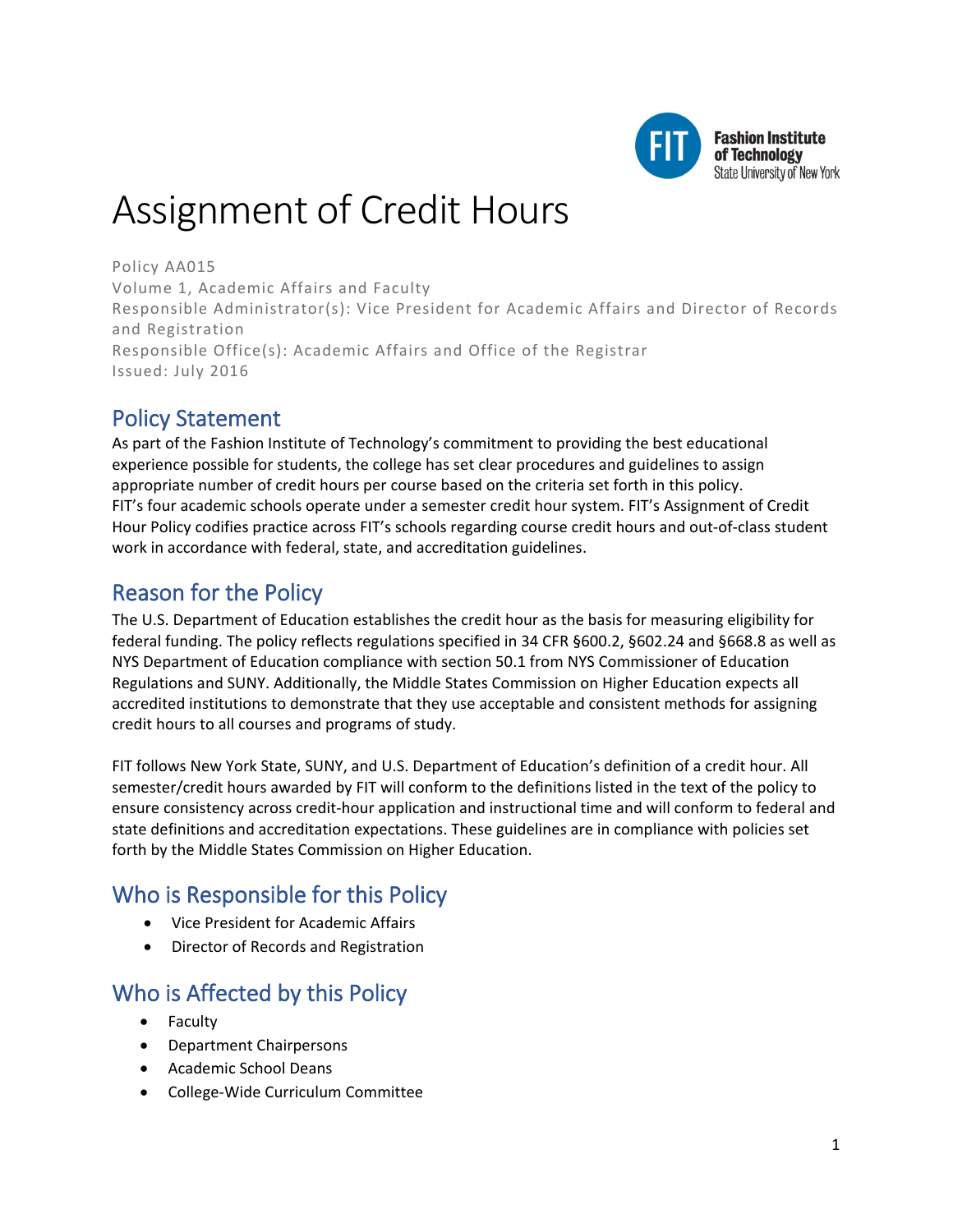- Office of Registrar
- Office of Institutional Research and Effectiveness
- Office of Academic Affairs

### **Definitions**

N/A

### **Principles**

FIT follows New York State, SUNY, and U.S. Department of Education's definition of a credit hour as a measure of the amount of work represented in intended learning outcomes and verified by evidence of student achievement that is an institutionally established equivalency that reasonably approximates not less than:

Fifty (50) minutes of instruction, per lecture credit, per week in a 15 week semester (or the equivalent attained by scheduling more minutes of instruction per week for fewer weeks for abbreviated terms such as winter or summer sessions) complemented by at least 100 minutes each week of outside assignments/study (or the equivalent thereof for semesters of different lengths).

**OR**

At least 100 minutes of instruction, per laboratory/studio credit, per week in a 15-week semester (or the equivalent attained by scheduling more minutes of instruction per week for fewer weeks/abbreviated terms such as Winter or Summer Sessions) complemented by at least 100 minutes each week of outside preparation/study.

#### **OR**

At least an equivalent amount of work for courses with alternative formats including internships, online, hybrid courses, and independent study.

#### • **Courses in Alternative Formats**

Online and Hybrid courses mirror the credit-hour definition as these courses have the same learning goals and rigor as their lecture counterparts.

#### • **Other alternative formats**.

The standards applied to other alternative formats adhere to best practice and commonly accepted practice in higher education. Other formats for course delivery outside of traditional in-class instruction include internships, study abroad courses, and independent studies. As these offerings vary by academic department, the department chairperson, in collaboration with the Assistant Vice President for Academic Affairs (AVPAA), monitors and ensures that requirements are achieved.

Evidence demonstrating the rigor and quantity of student work required include syllabi, mandated faculty interactions with students, and learning outcomes achieved. Specific examples of these alternative formats are:

- o **Internships**: Internships are offered at 2 credits (78 hours required at worksite), 3 credits (123 hours required at worksite) and 4 credits (168 hours at worksite).
- o **Independent study**: Independent study is provided in a tutorial manner outside of a regularly offered class schedule. Participating students work with their sponsoring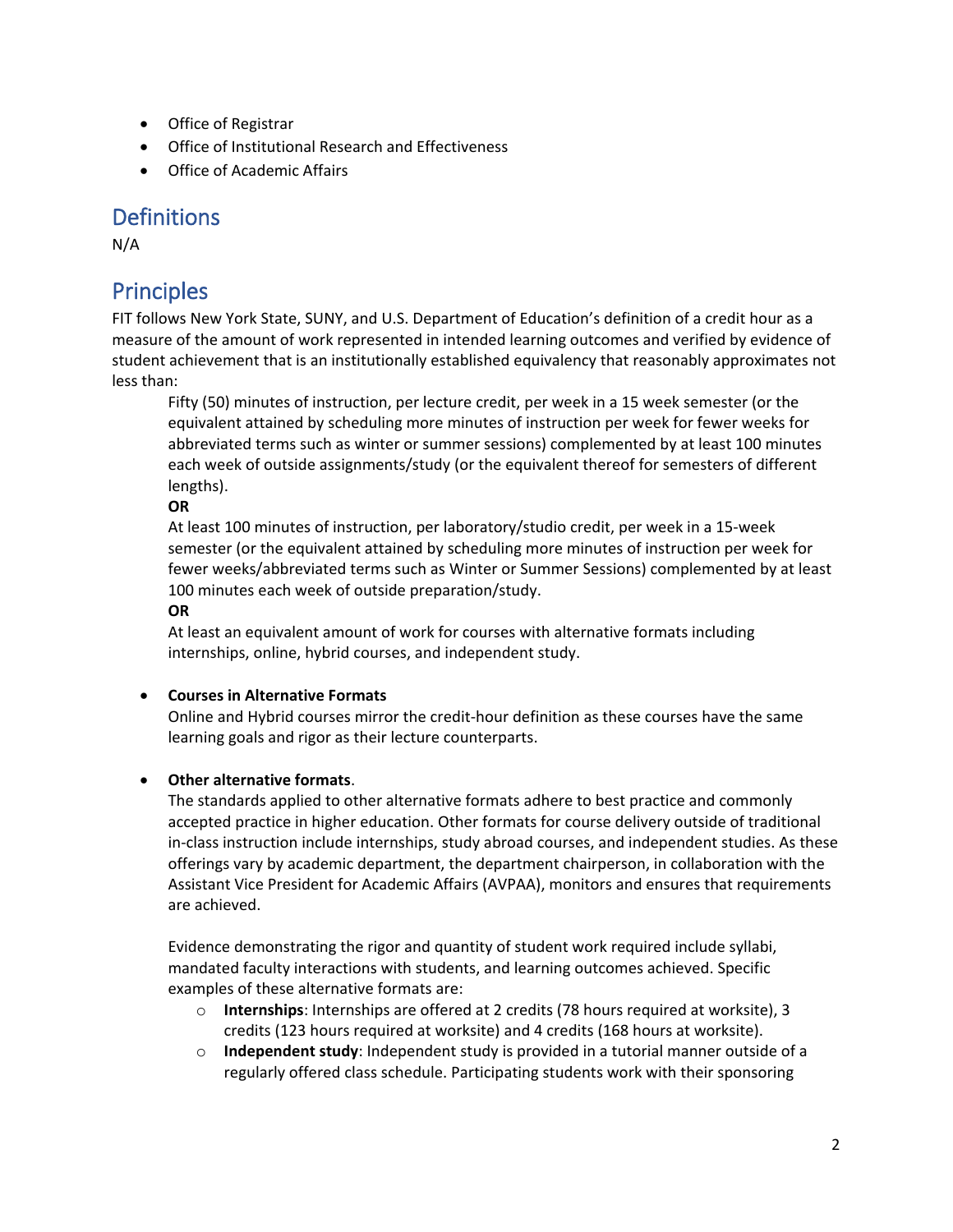faculty member to create a course of study and learning outcomes for the independent study and sign an Independent Study Agreement Form [\(http://www.fitnyc.edu/registrar/forms/independent-study.php\)](https://www.fitnyc.edu/documents/registrar/reg-independent-study.pdf) to adhere to these learning outcomes. The faculty member assigns the credit value to the course based on the anticipated learning outcomes and scope of work required during the course of the study. The faculty member and department ensure this application is consistent with the credit-hour policy.

All credit-bearing experiences require syllabi, which will include the number of credit hours, class meeting times or minimum number of hours required at an alternative site, and a schedule of required assignments. Course descriptions in the course catalog delineate the structure and requirements of all types of credit-bearing courses. The course catalog is available in print and online for student and faculty reference: [Course Catalog.](https://www.fitnyc.edu/academics/courses-and-registration/catalogs/index.php)

### Responsibilities

N/A

### Procedures

- The Academic School Deans and Departmental Chairpersons are responsible for assuring that curricula from their school and department establish, maintain, and follow appropriate procedures and protocols as outlined in the policy above for assigning credit hours to courses of all delivery mode or format.
- The Curriculum Committee reviews and recommends all courses and curricula from the academic schools. During this process, the committee determines whether the proposed course meets FIT's Assignment of Credit Hour policy.
- Recommended courses are sent to the Deans Council for final approval and for inclusion in Banner and the College Catalog.
- The Registrar reviews the class schedule prior to the start of each semester to ensure that all classes are scheduled for the minimum number of minutes corresponding to the credits assigned or otherwise notes when course schedules do not match assigned credit hours.
- Discrepancies are brought to the attention of Academic Affairs and the appropriate dean for correction or explanation.
- Additionally, a periodic review of the Assignment of Credit Hour Policy is incorporated into each school's established academic program review/self-study procedures.

### **Violations**

N/A